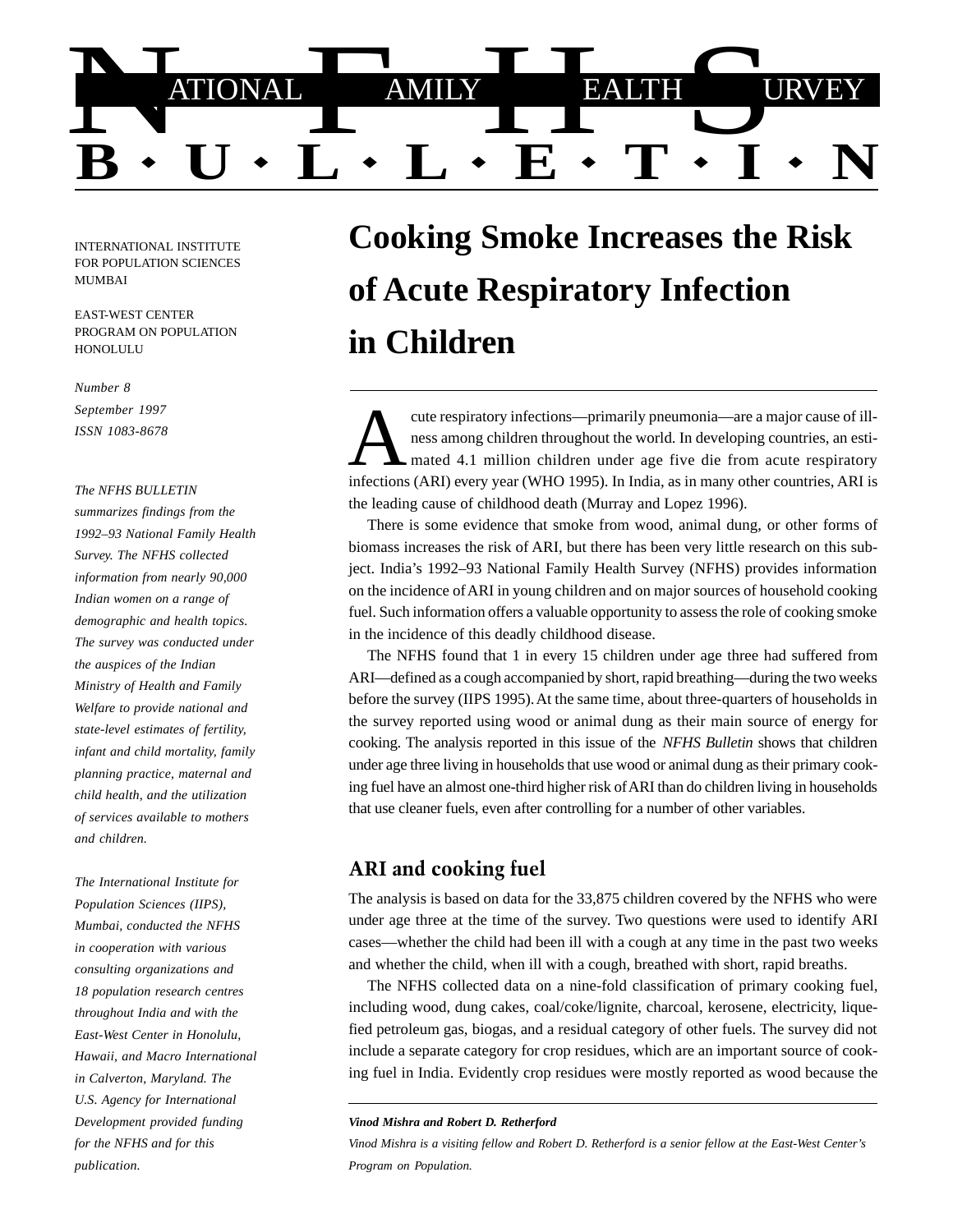residual category of "other fuels" is small, accounting for only 2% of households.

In India, women often cook under poorly ventilated conditions using pits or open U-shaped stoves, called *chulhas*. These stoves burn biomass inefficiently and release high volumes of noxious air pollutants indoors. Biomass smoke contains various irritants, cilia toxic fractions, and mucous coagulating agents, including respirable particulates, carbon monoxide, nitrogen oxides, formaldehyde, and polyaromatic hydrocarbons. Extended exposure to high levels of these air pollutants can impair the clearing ability of the lungs and render them more susceptible to infection. The negative health effects of these pollutants are particularly severe for young children who tend to stay indoors and are often carried on their mothers' backs or laps while their mothers are cooking.

Coal, coke, and lignite produce similar levels of pollutants as biomass fuels, but they are usually burned on portable stoves that are often started in open areas and only brought indoors once the fuels are burning cleanly. Most of the smoke is released outdoors within the first few minutes after the fire is ignited. Wood, animal dung, and crop residues, on the other hand, are usually burned on indoor stoves that cannot be lifted or transported. Moreover, fires from biomass fuels require more or less continual feeding, resulting in extended exposure to noxious indoor pollutants.

For this analysis, the various cooking fuels were grouped into two categories biomass fuels (wood or dung) and cleaner fuels (coal/coke/lignite, charcoal, kerosene, electricity, liquefied petroleum gas, or biogas). The small category of "other fuels" was excluded.

## Other variables

If there is a relationship between a household's choice of cooking fuel and another variable that increases the risk of ARI, then any apparent effect of cooking smoke might actually be due to the other variable. To assess the effect of exposure to cooking smoke on the risk of ARI more accurately, statistical controls are introduced that adjust for the effects of such variables by holding them constant.

Household and individual characteristics covered by the NFHS that might affect the risk of ARI include:

- Availability of a separate kitchen
- Number of rooms in the house (treated as a continuous variable)
- House type: *kachcha* (made from mud, thatch, or other low-quality materials) or *pucca* (made entirely from high-quality materials)/semi-*pucca* (made from both low- and high-quality materials)
- Residence (urban or rural)
- Sex of child
- Mother's education (illiterate, literate but less than high school, or high school and above)
- Caste/tribe (scheduled caste/scheduled tribe or other)
- Religion (Hindu, Muslim, or other)
- Region: north and northeast (Jammu region of Jammu and Kashmir, Himachal Pradesh, Assam, Arunachal Pradesh, Manipur, Meghalaya, Mizoram, Nagaland, and Tripura), central and eastern (Delhi, Uttar Pradesh, Madhya Pradesh, Bihar, West Bengal, and Orissa), west (Maharashtra, Goa, Gujarat, Rajasthan, Haryana, and Punjab), or south (Andhra Pradesh, Karnataka, Kerala, and Tamil Nadu)

The first three variables relate to housing quality. They are included because the likelihood of using biomass fuels decreases as housing quality improves. Urban/rural residence is included because urban residents are less likely than rural residents to use biomass fuels. Sex of child is included because exposure to cooking smoke may be different for boys than for girls. Mother's education is included because more-educated mothers tend to live in higher-income households that are less likely to use biomass fuels. Religion and caste/tribe are included because they are cultural variables that are correlated with a wide range of behaviors, including possibly the type of cooking fuel used. Region is included because households in some regions may be more likely than households in other regions to use biomass fuels. Housing quality and mother's education also help control for economic status, which, in turn, helps to control for nutritional level and access to medical services.

#### Effects of cooking fuel

Figure 1 shows the effects of cooking fuel on the incidence of ARI, measured as the number of ARI cases per 1,000 children under age three during the twoweek period before the survey. The unadjusted and adjusted ARI rates shown in the figure are predicted values derived by logistic regression and multiple classification analysis. In the calculation of adjusted ARI rates, the control variables are held constant by setting them at their mean values for the children under consideration.



**Figure 1. Acute respiratory infection (ARI) rates among children under age three by type of cooking fuel: National Family Health Survey, 1992–93**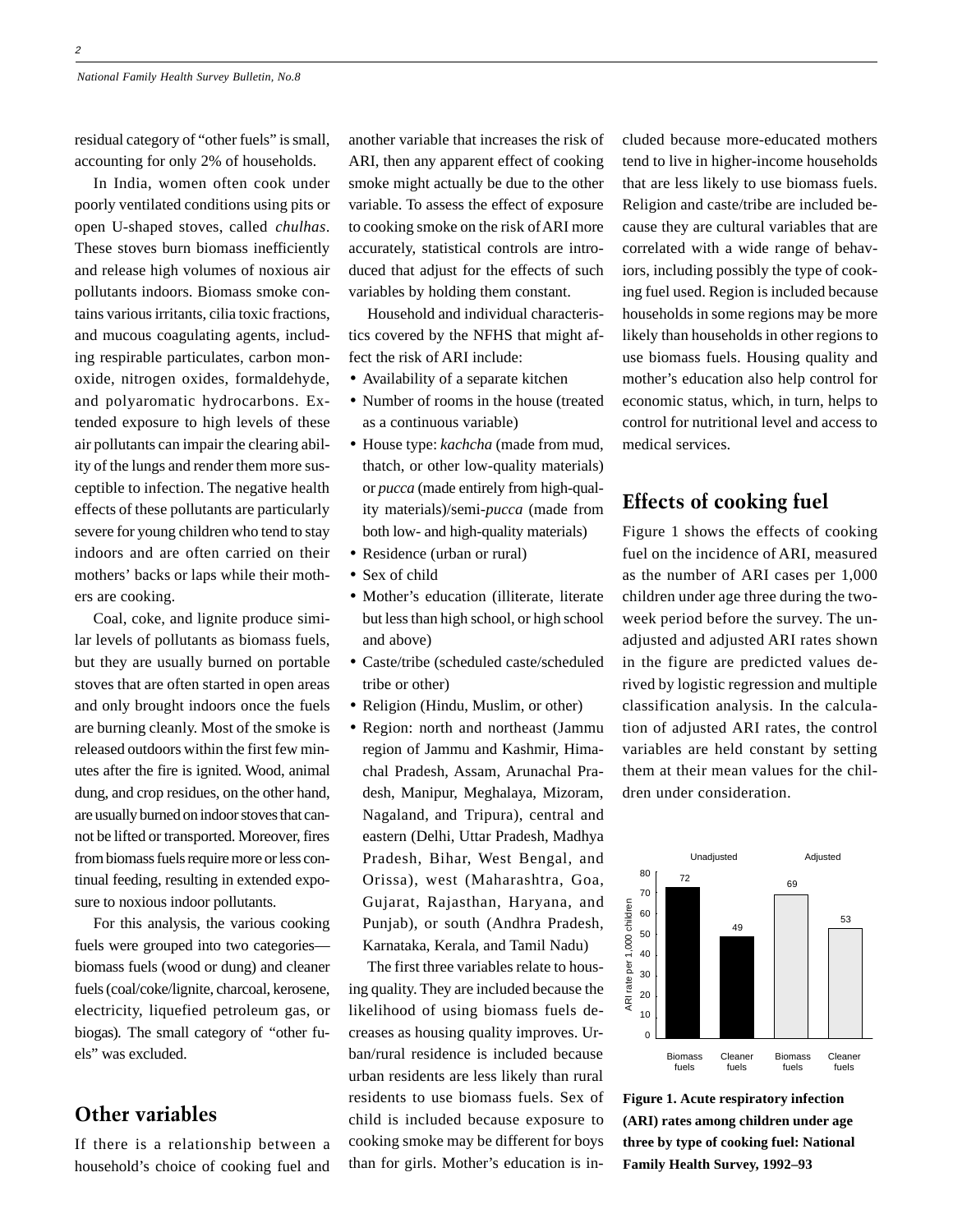The unadjusted ARI rate is substantially higher for children living in households that use biomass fuels than for children living in households that use cleaner cooking fuels. Adjusting for the control variables reduces this difference, but not by much. The adjusted ARI rate is still almost one-third higher for children living in households that use biomass fuels.

#### Effects of other variables

The adjusted effects of the other variables considered in this analysis are summarized in Table 1, along with the adjusted effects of cooking smoke. For any given predictor variable, the set of control variables consists of all the remaining predictor variables listed in the table.

Table 1 shows that children living in *kachcha* houses have a substantially higher ARI rate than children living in *pucca* or semi-*pucca* houses. A surprising finding is that girls have a substantially lower ARI rate than boys. Children whose mothers are literate but did not complete high school have a substantially higher ARI rate than children whose mothers completed high school or children whose mothers are illiterate. This last finding is unexpected. A possible explanation is that illiterate mothers may be less likely than more-educated mothers to report incidents of ARI.

The ARI rate is much higher in the north and northeast than in other regions, perhaps because of the colder climate. None of the other predictor variables except fuel type itself—has a statistically significant effect when other potentially confounding variables are controlled.

The effects of cooking smoke on ARI rates were also examined separately by age of the child (results not shown). With the other variables controlled, there was no significant difference between the effects of cooking smoke on ARI in infants (less than age one) and in toddlers (age one and two).

## Why do girls have a lower ARI rate than boys?

The finding that girls have a substantially lower ARI rate than boys is surprising given the strong preference for sons that prevails in large parts of India. A possible explanation is that mothers may be less likely to report incidence of ARI in girls than in boys. This would be consistent with previously published findings from the NFHS that boys with ARI are more likely than girls to be taken to a health facility for medical treatment (IIPS 1995). Both these results suggest that ARI is taken more seriously when it is a boy who is ill.

If mothers who use wood or dung for cooking fuel are less likely to report ARI than mothers who use cleaner fuels, then the effect of cooking smoke on the incidence of ARI is likely to be underestimated. If, at the same time, ARI is more likely to be reported for boys than for girls, then this underestimation will be less for boys. As a result, the effect of cooking smoke on the incidence of ARI will appear to be larger for boys than for girls. To test this hypothesis, the data were analyzed separately for boys and girls, with sex of child deleted from the set of control variables. Results are shown in Figure 2. Not only is the incidence of ARI higher for boys than for girls, but the effect of biomass fuels on the ARI rate is considerably larger for boys than for girls, as hypothesized.

Differential underreporting of ARI by sex may not be the only factor responsible for a higher ARI rate and a larger effect of cooking smoke for boys than for girls. Another reason may be that mothers in India are more likely to carry young boys than girls with them or keep them in the kitchen area while they are cooking. As a **Table 1. Effects of biomass fuels and other selected variables on acute respiratory infection (ARI) rates among children under age three during the two weeks before the National Family Health Survey, 1992–93**

| Variable                       | <b>Adjusted ARI</b> rate<br>per 1,000 children |
|--------------------------------|------------------------------------------------|
| Cooking fuel type              |                                                |
| <b>Biomass fuels</b>           | 69*                                            |
| Cleaner fuels <sup>a</sup>     | 53                                             |
| Separate kitchen               |                                                |
| Available                      | 66                                             |
| Not available <sup>a</sup>     | 66                                             |
| Number of rooms in house       |                                                |
| Two rooms                      | 67                                             |
| Four rooms                     | 64                                             |
| House type                     |                                                |
| Kachcha <sup>a</sup>           | 72                                             |
| Pucca or semi-pucca            | 59*                                            |
| Residence                      |                                                |
| Urban                          | 63                                             |
| <b>Rural</b> <sup>a</sup>      | 67                                             |
| Sex of child                   |                                                |
| <b>Boy</b> <sup>a</sup>        | 72                                             |
| Girl                           | 59*                                            |
| Education level of mother      |                                                |
| <b>Illiterate</b> <sup>a</sup> | 61                                             |
| Literate but less than         | 79*                                            |
| high school                    |                                                |
| High school and above          | 64                                             |
| Caste/tribe                    |                                                |
| Scheduled caste/               | 63                                             |
| scheduled tribe                |                                                |
| Other <sup>a</sup>             | 66                                             |
| Religion                       |                                                |
| Hindu                          | 66                                             |
| Muslim <sup>a</sup>            | 68                                             |
| Other                          | 55                                             |
| Region                         |                                                |
| North and northeast            | 106*                                           |
| Central and eastern            | 67                                             |
| West                           | 57                                             |
| South <sup>a</sup>             | 65                                             |
| Number of unweighted           | 32,892                                         |
| cases                          |                                                |

a Reference category

\*Underlying coefficient is statistically significant at the 5% level or better. Significance levels take into account clustering in the sample design. Note: Calculations are based on the weighted sample.